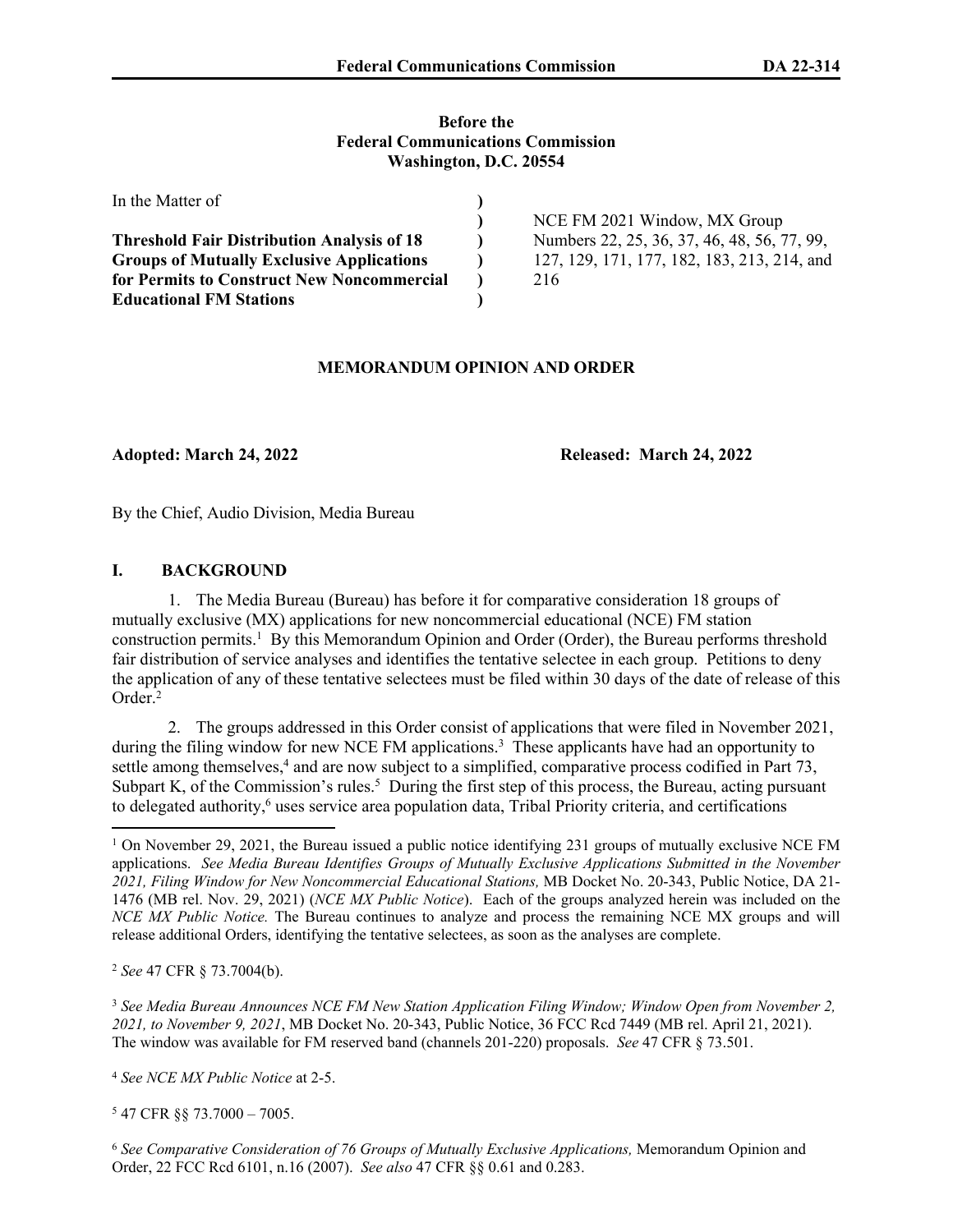provided by the applicants to perform a threshold fair distribution analysis.

# **II. THRESHOLD FAIR DISTRIBUTION OF SERVICE PROCEDURES**

3. Section 307(b) of the Communications Act of 1934, as amended (Section 307(b)) states that the Commission must "provide a fair, efficient, and equitable distribution" of broadcast service among the states and communities.<sup>7</sup> In accordance with this directive, the Commission considers the fair distribution of service as a first, or threshold, issue in its NCE FM comparative review process.<sup>8</sup> Accordingly, when applicants in a mutually exclusive NCE FM group<sup>9</sup> propose to serve different communities, the Bureau first performs a threshold "fair distribution" analysis to ascertain whether grant of any of the applications would best further the Section 307(b) objective.<sup>10</sup> In the first step of the Section 307(b), or fair distribution, analysis, the Bureau determines whether any of the applicants in the MX group is a federally recognized Native American Tribe or Alaska Native Village proposing to serve Tribal Lands<sup>11</sup> and claims the Tribal Priority.<sup>12</sup>

4. If there is no Tribal Applicant in the  $MX$  group,<sup>13</sup> the Bureau proceeds to the second step in the Section 307(b) analysis and determines whether any applicant would provide a first or second reserved band channel NCE aural service to a substantial population (the First or Second NCE Service Preference) and compares population coverage totals.<sup>14</sup> Specifically, during this step, an NCE FM applicant is eligible to receive a fair distribution preference (or Section 307(b) preference)<sup>15</sup> if it would

<sup>7</sup> 47 U.S.C. § 307(b).

<sup>8</sup> *See* 47 CFR § 73.7002; *Reexamination of Comparative Standards for Noncommercial Educational Applicants,*  Report and Order, 15 FCC Rcd 7386, 7396 (2000) (*NCE Order*) (concluding that "fair distribution of stations to communities should remain a threshold issue"), Memorandum Opinion and Order, 16 FCC Rcd 5074, 5077 (2001) (*NCE MO&O)* ("when competing FM applications propose to serve different communities, a proposal would be considered best, as a threshold matter, if it would provide service to a significant unserved or underserved population").

<sup>9</sup> Conflicting NCE FM applications, which cannot all be granted consistent with the Commission's technical rules, are considered mutually exclusive. An MX group consists of all applications which are MX to at least one other application in the group.

<sup>10</sup> *See* 47 U.S.C. § 307(b) ("In considering applications for licenses . . . when and insofar as there is demand for the same, the Commission shall make such distribution of licenses, frequencies, hours of operation, and of power among the several States and communities as to provide a fair, efficient, and equitable distribution of radio service to each of the same."); 47 CFR § 73.7002(a). Applicants' Form 2100, Schedule 340, Fair Distribution of Service certifications enable the Bureau to consider whether service to one community over the other would best achieve the Commission's directive to distribute radio service fairly among communities.

<sup>11</sup> *See* 47 CFR §§ 73.7000, 73.7002(b).

<sup>12</sup> An NCE FM applicant is eligible to receive a fair distribution preference, and ultimately be awarded the construction permit, if it identifies itself as a Tribal Applicant, proposes Tribal Coverage, and proposes the first reserved channel NCE service owned by any Tribal Applicant at a community of license located on Tribal Lands (the Tribal Priority). *See* 47 CFR § 73.7000 (defining a "Tribal Applicant" and "Tribal Coverage"); *see also* 47 CFR § 73.7002(b); *Policies to Promote Rural Radio Service and to Streamline Allotment and Assignment Procedures*, First Report and Order, 25 FCC Rcd 1583 (2010) (establishing the Section 307(b) Tribal Priority).

<sup>13</sup> None of the MX groups addressed in this Order contain a Tribal Applicant. Accordingly, the first step of the Section 307(b) analysis, the Tribal Priority analysis, is unnecessary herein.

<sup>14</sup> *See* 47 CFR § 73.7002(b).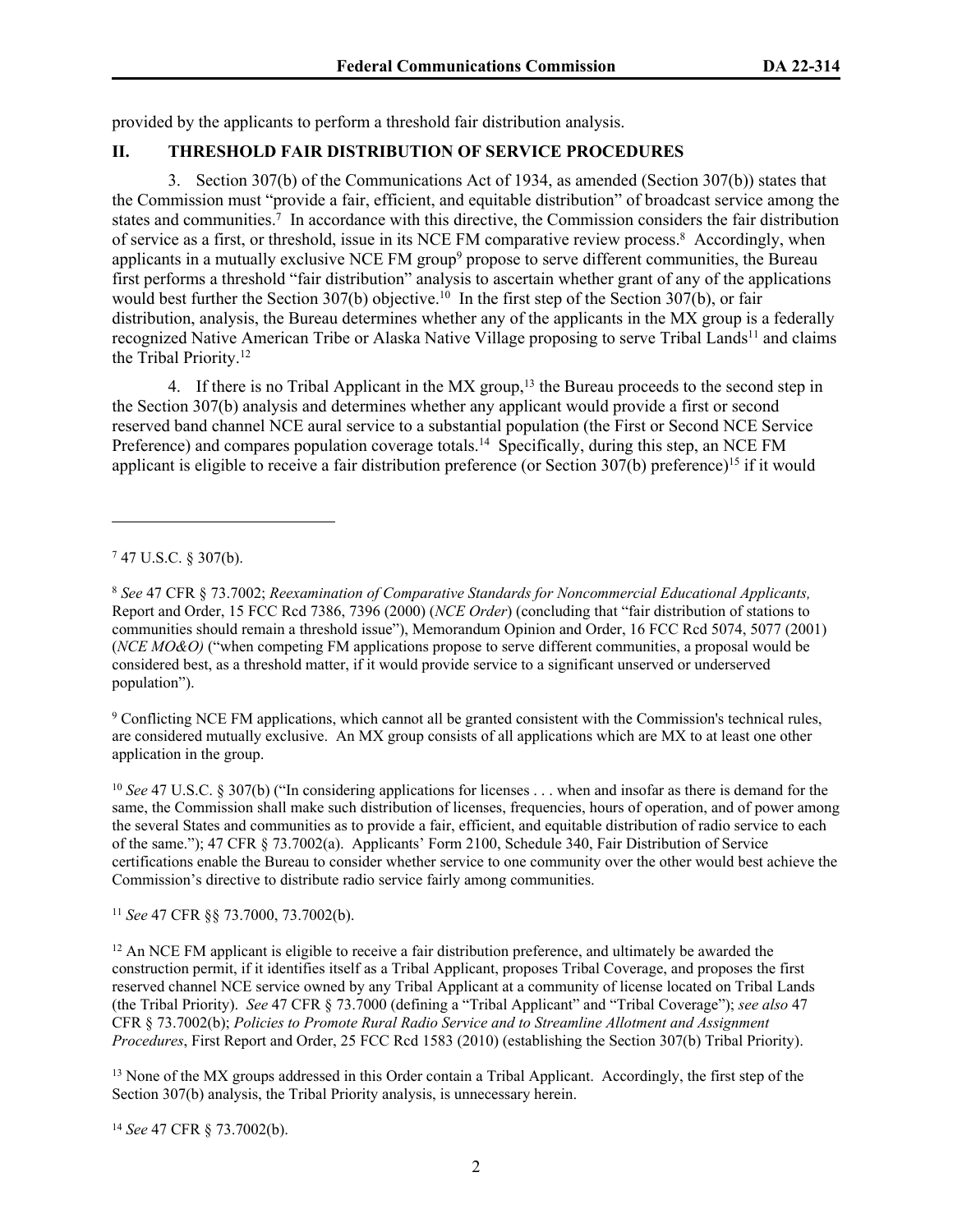provide a first or second reserved band channel NCE aural service to at least 10% of the population (in the aggregate), within the proposed station's service area, provided that the population served is at least 2,000 people. If only one applicant in an MX group qualifies for the First or Second NCE Service Preference, its "fair distribution" (Section 307(b)) preference is dispositive,<sup>16</sup> and the applicant will be awarded the construction permit.

5. If more than one applicant in the MX group claims a First or Second NCE Service Preference, the applicant proposing to provide the greatest number of people with the highest level of service will be awarded a construction permit, if it will provide such service to at least 10% of the people within the station's 60 dBu contour *and* to at least 5,000 more people than the next best applicant.<sup>17</sup> First service will be preferred over second service.<sup>18</sup> Accordingly, the Bureau first examines the applicants' first service levels alone to determine whether one of the proposals is superior and should receive a decisive preference. If such applicants are equivalent with respect to first service, or no applicant qualifies for a first service preference, the Bureau considers combined first and second NCE aural service population totals. At each stage of the Section 307(b) analysis, any applicant that is comparatively disfavored in terms of Section 307(b) eligibility or service totals is eliminated. The process ends when the Bureau determines that one applicant is entitled to a Section 307(b) preference, or that either (1) none of the remaining applicants can be selected or eliminated based on a Section 307(b) preference, or (2) each remaining applicant proposes to serve the same community. Any remaining MX applicants proposing equivalent service overall, or proposing the same community, proceed to a point system analysis.<sup>19</sup>

6. Each applicant claiming a First or Second NCE Service preference must support its fair distribution claim with an exhibit identifying the population residing within the proposed station's 60  $dB\mu$ service contour and the number of people that would receive a new first or second NCE aural service.<sup>20</sup> Further, any applicant which receives a decisive Section 307(b) preference is required to construct and operate technical facilities substantially as proposed, and cannot downgrade service to the area on which the preference was based for a period of four years of on-air operations.<sup>21</sup>

<sup>15</sup> The terms "fair distribution preference" and "Section 307(b) preference" are used interchangeably to refer to the preference given to an MX application that is deemed to substantially further the fair distribution of service goals enunciated in Section 307(b) of the Act.

<sup>16</sup> As noted, in the case of an MX group with a Tribal Applicant, an applicant qualifying for a Tribal Priority, however, will prevail over any MX applicant claiming a First or Second NCE Service Preference.

<sup>17</sup> 47 CFR § 73.7002(b).

<sup>18</sup> *Id.*

<sup>19</sup> *See* 47 CFR §73.7003 (point system selection procedures).

<sup>20</sup> *See id*. § 73.7002(b). Applicants were required to use the most recently available, *i.e.,* 2010 Census, population data. *See Media Bureau Announces NCE FM New Station Filing Procedures and Requirements for November 2-9, 2021, Window,* DA 21-885, at 5-7 and n.24 (MB rel. July 23, 2021) (*NCE Filing Procedures Public Notice*); FCC Form 2100, Schedule 340, Instructions for Fair Distribution of Service at 12-14. An applicant's fair distribution showing must be computed as of the time of filing (close of the filing window for applications filed prior to the window) and cannot be enhanced thereafter. *See* 47 CFR § 73.7003(e) and (f)(3); *NCE Filing Procedures Public Notice* at 11; *NCE MO&O,* 16 FCC Rcd at 5082-83*.* However, an applicant that subsequently makes engineering changes that would diminish its fair distribution position must amend its application to reflect that diminished position. *See* 47 CFR §§ 1.65 and 73.7003(e).

<sup>21</sup> *See* 47 CFR § 73.7005(b); *see also* 47 CFR § 73.7002(c). During this period, such applicant may make minor modifications to its authorized facilities, provided that "(i) the modification does not downgrade service to the area on which the preference was based, or (ii) any potential loss of first and second NCE service is offset by at least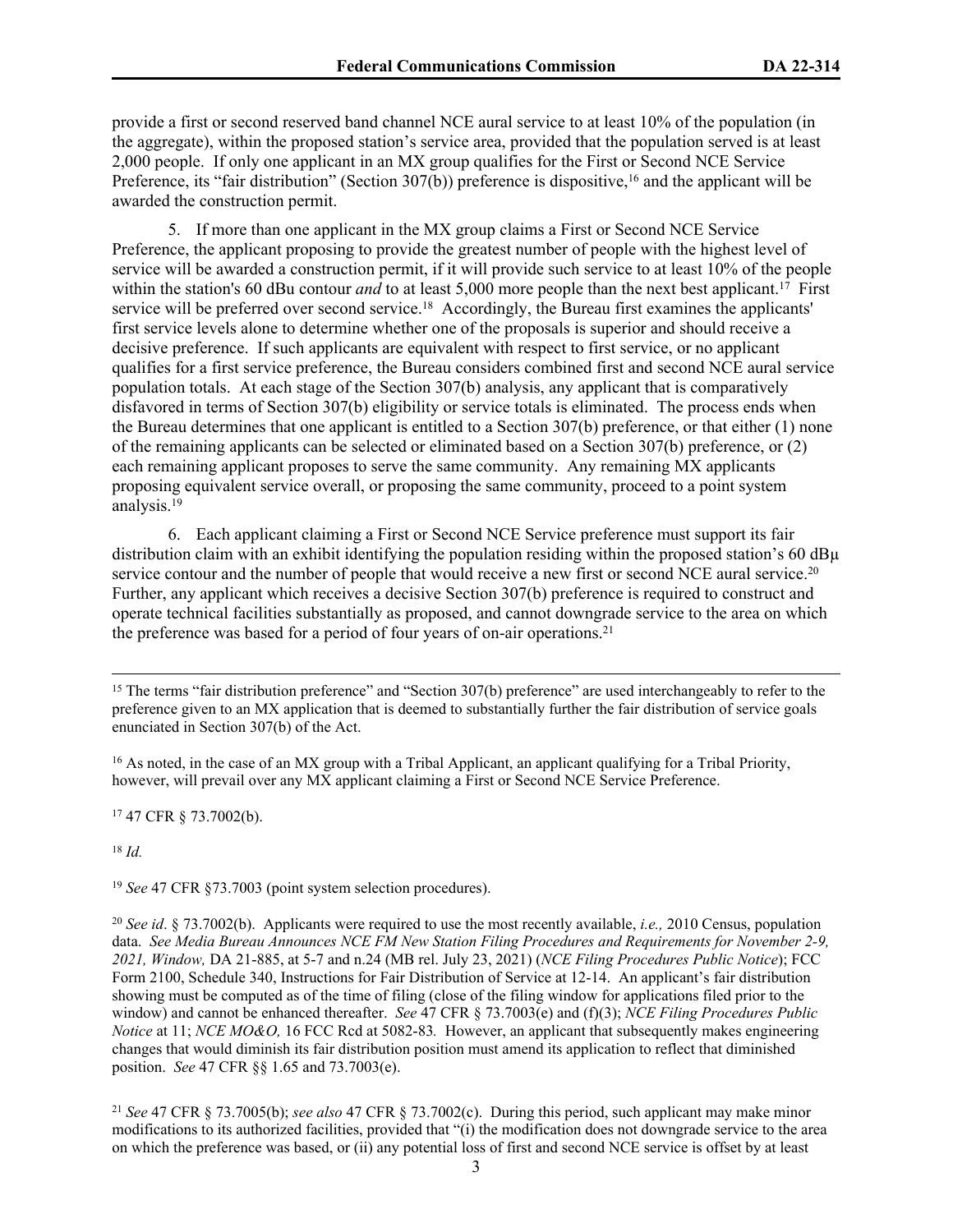#### **III. GROUP-BY-GROUP ANALYSES**

7. This Section contains narrative descriptions of our analyses, organized sequentially by group number. Unless otherwise noted, each component of the analysis is based on information provided by each of the respective applicants.<sup>22</sup>

8. **Group 22.** In this group, there are three applicants that would serve different communities in Arizona and California. Remante Broadcasting Network (RBN) proposes to serve La Paz Valley, Arizona; Arizona Western College (AWC) proposes to serve Quartzsite, Arizona; and the Association for Community Education, Inc. (ACE) proposes to serve Desert Center, California. Each applicant claims that it is eligible for a fair distribution preference.<sup>23</sup> ACE is the only applicant to claim a first NCE service preference. ACE, however, states that it will provide first NCE service to only 272 persons, which does not satisfy the 2,000 people minimum criterion.<sup>24</sup> Accordingly, ACE is eliminated.<sup>25</sup> RBN would provide a second NCE service to 5,072 people; AWC to 22,318 people. Because AWC would provide new NCE service to at least 5,000 more people than RBN, AWC is the tentative selectee in Group 22.

9. **Group 25**. This group consists of three applications that would serve different communities in Arizona and New Mexico. Good News Broadcasting Network, Inc. (GNBN) proposes to serve Pinon, Arizona; Indian Country Grassroots Support (ICGS) proposes to serve Newcomb, New Mexico; and Crownpoint Baptist Church (CBC) proposes to serve Standing Rock, New Mexico. Each applicant claims that it is eligible for a fair distribution preference based on first NCE service population totals.<sup>26</sup> GNBN would provide a first NCE service to 33,725 people; ICGS to 12,263 people; and CBC to 2,280 people. GNBN would provide new first NCE service to at least 5,000 more people than ICGS, the next best proposal. Accordingly, GNBN is the tentative selectee in Group 25.

10. **Group 36**. The three applications in this group would serve different communities in California. Ondas de Vida, Inc. (Ondas) and Poder de Dios Centro Familiar, Inc. (Poder) each propose to serve Paso Robles. Radio Bilingue, Inc. (RB) proposes to serve San Miguel, California. Ondas and Poder do not claim to be eligible for a fair distribution preference while RB claims that it is eligible for a

equal first and, separately, combined first and second NCE service population gain(s), and the applicant would continue to qualify for a decisive Section 307(b) preference."). *Id.*

<sup>22</sup> *See* FCC Form 2100, Schedule 340, Noncommercial Educational Station for Reserved Channel Construction Permit Application, Fair Distribution of Service certifications. An applicant responding "Yes" to any of the certification questions was required to submit an attachment with a justification for its certification.

<sup>23</sup> *See* File Nos. 167392, 166975, and 167307, Fair Distribution of Service Section, and associated exhibits. RBN's 60 dBu contour encompasses 5,072 people, and its claimed second NCE service is 5,072 people. AWC's 60 dBu contour encompasses 22,844 people, and its claimed first and second NCE service is 22,319 people (1 first service plus 22,318 second service). RBN and AWC would each provide second NCE service to at least 10% of the population within its respective 60 dBu contour and to more than 2,000 people. ACE's 60 dBu contour encompasses 272 people, and its claimed first NCE service is 272 people, which does not satisfy the 2,000 minimum threshold.

<sup>24</sup> *See supra* para. 4.

<sup>25</sup> ACE does not claim to provide any people with a second NCE service.

<sup>26</sup> *See* File Nos. 167852, 166945 and 167332, Fair Distribution of Service Section, and associated exhibits. GNBN claims to provide aggregated first and second NCE service to 40,169 of the 40,422 people within its 60 dBu contour (33,725 first service plus 6,444 second service); ICGS to 13,920 of the 18,273 people (12,263 first service plus 1,657 second service); and CBC claims to provide a first NCE service to 2,280 of the 2,296 people within its 60 dBu contour. Accordingly, each applicant would provide a new first or second NCE service to at least 10% of the population within its respective 60 dBu contour and to more than 2,000 people.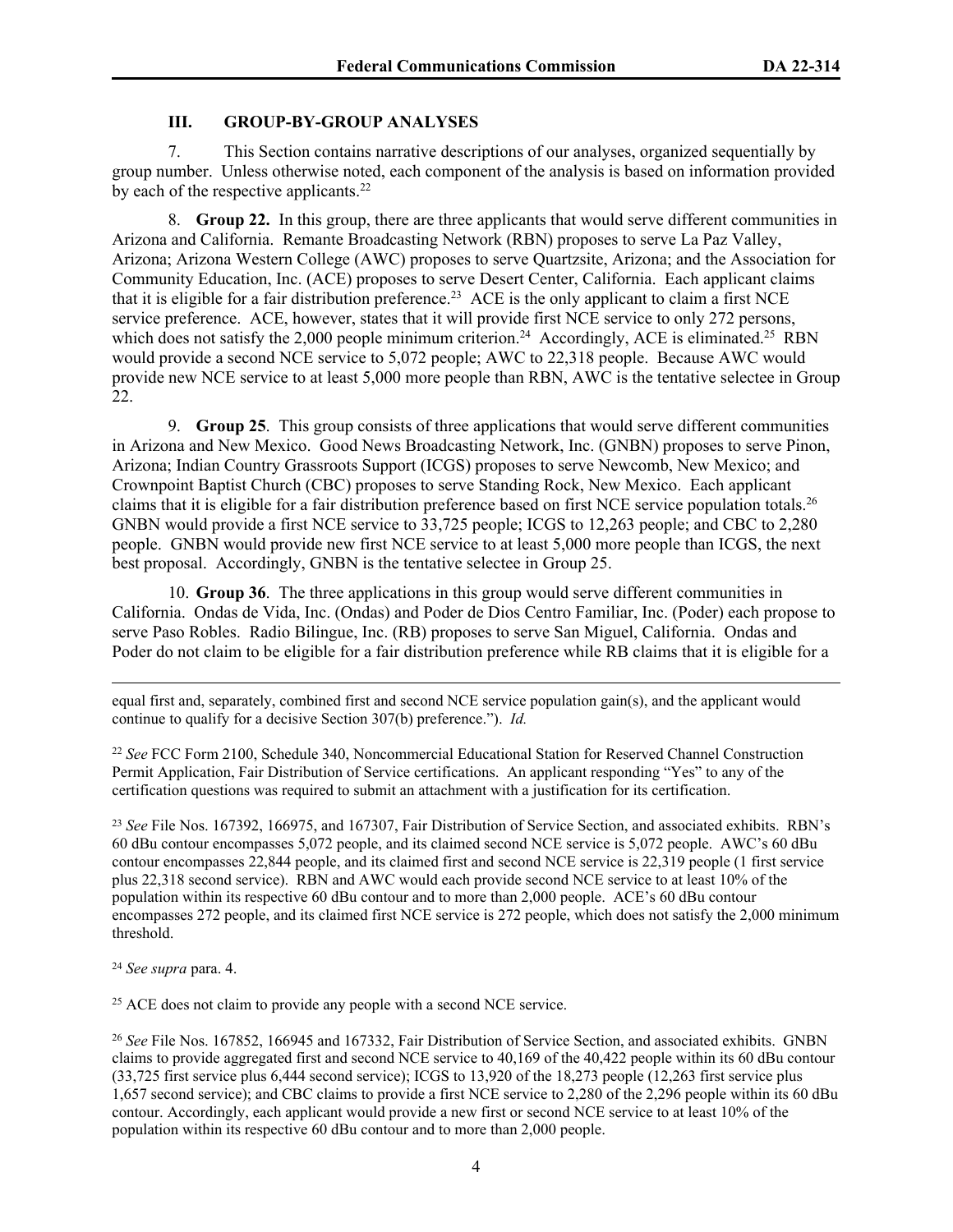fair distribution preference based on providing a second NCE service to 2,367 people.<sup>27</sup> Therefore, Ondas and Poder are each eliminated, and RB is the tentative selectee in Group 36.

11. **Group 37.** In this group, there are three applicants that would serve different communities in California and Nevada. Friends of Black Rock High Rock (FBRHR) proposes to serve Doyle, California; Nevada City Community Broadcast Group (NCCBG) proposes to serve East Quincy, California; and Sonrise Church Dba Calvary Chapel Of Northwest Reno (SC) proposes to serve Spanish Springs, Nevada. Each applicant claims that it is eligible for a fair distribution preference.<sup>28</sup> FBRHR, however, is the only applicant to claim a first NCE service preference. Specifically, FBRHR claims that it would provide new first NCE service to 3,045 people. Accordingly, FBRHR is the tentative selectee in Group 37.

12. **Group 46.** This group consists of three applications to serve different communities in Colorado. San Tan Educational Media (STEM) proposes to serve Alma. The Open Mind Project (TOMP) and Specialized Educational Broadcasting (SEB) each propose to serve Aspen. STEM asserts that it is eligible for a fair distribution preference based on first NCE service population totals.<sup>29</sup> TOMP and SEB do not claim eligibility for a fair distribution preference. Accordingly, TOMP and SEB are eliminated. STEM is the tentative selectee in Group 46.

13. **Group 48.** This group consists of three applications to serve different communities in Connecticut. Revival Christian Ministries, Inc. (RCM) proposes to serve Bolton. New River Community Church (NRCC) and Connecticut Public Broadcasting, Inc. (CPB) each propose to serve Manchester. RCM asserts that it is eligible for a fair distribution preference based on second NCE service population totals.<sup>30</sup> NRCC and CPB do not claim eligibility for a fair distribution preference. Accordingly, NRCC and CPB are eliminated. RCM is the tentative selectee in Group 48.

14. **Group 56.** This group consists of three applications to serve different communities in Florida. Ethree Group, Inc. (EG) proposes to serve Carrabelle. Centro Familiar de Restauracion y Vida (Centro) proposes to serve Eastpoint. Calvary Chapel Pearl Harbor (CCPH) proposes to serve Port St.

<sup>29</sup> *See* File No. 166357, Fair Distribution of Service Section, and associated exhibit. STEM's 60 dBu contour encompasses 12,966 people, and its claimed first NCE service is 4,534 people. Thus, STEM would provide first NCE service to at least 10% of the population within its 60 dBu contour and to more than 2,000 people.

<sup>&</sup>lt;sup>27</sup> See File Nos. 167245, 166471, and 166377, Fair Distribution of Service Section, and associated exhibits. RB's 60 dBu contour encompasses 22,789 people, and its claimed second NCE service is 2,367 people. RB would provide second NCE service to at least 10% of the population within its 60 dBu contour and to more than 2,000 people.

<sup>28</sup> *See* File Nos. 167405, 166368, and 165626, Fair Distribution of Service Section, and associated exhibits. FBRHR claims to provide aggregated first and second NCE service to 5,791 of the 25,333 people within its 60 dBu contour (3,045 first service plus 2,746 second service); NCCBG to 10,952 of the 30,879 people within its 60 dBu contour (1,063 first service plus 9,889 second service). FBRHR and NCCBG would each provide aggregated first and second NCE service to at least 10% of the population within its respective 60 dBu contour and to more than 2,000 people. SC's "fair distribution of service" exhibit states that its proposed 60 dBu contour encompasses 53,387 people, and its claimed aggregated first and second NCE service is 6,270 people (328 first service plus 5,942 people). SC's application, however, states that the 60 dBu contour encompasses 193,411 people. Accordingly, we are unable to determine whether SC satisfies the 10% of the population threshold requirement and merits a fair distribution preference.

<sup>30</sup> *See* File No. 166267, Fair Distribution of Service Section, and associated exhibit. RCM's 60 dBu contour encompasses 29,542 people, and its claimed aggregated first and second NCE service is 3,601 people (0 first service plus 3,601 second service). Thus, RCM would provide second NCE service to at least 10% of the population within its 60 dBu contour and to more than 2,000 people.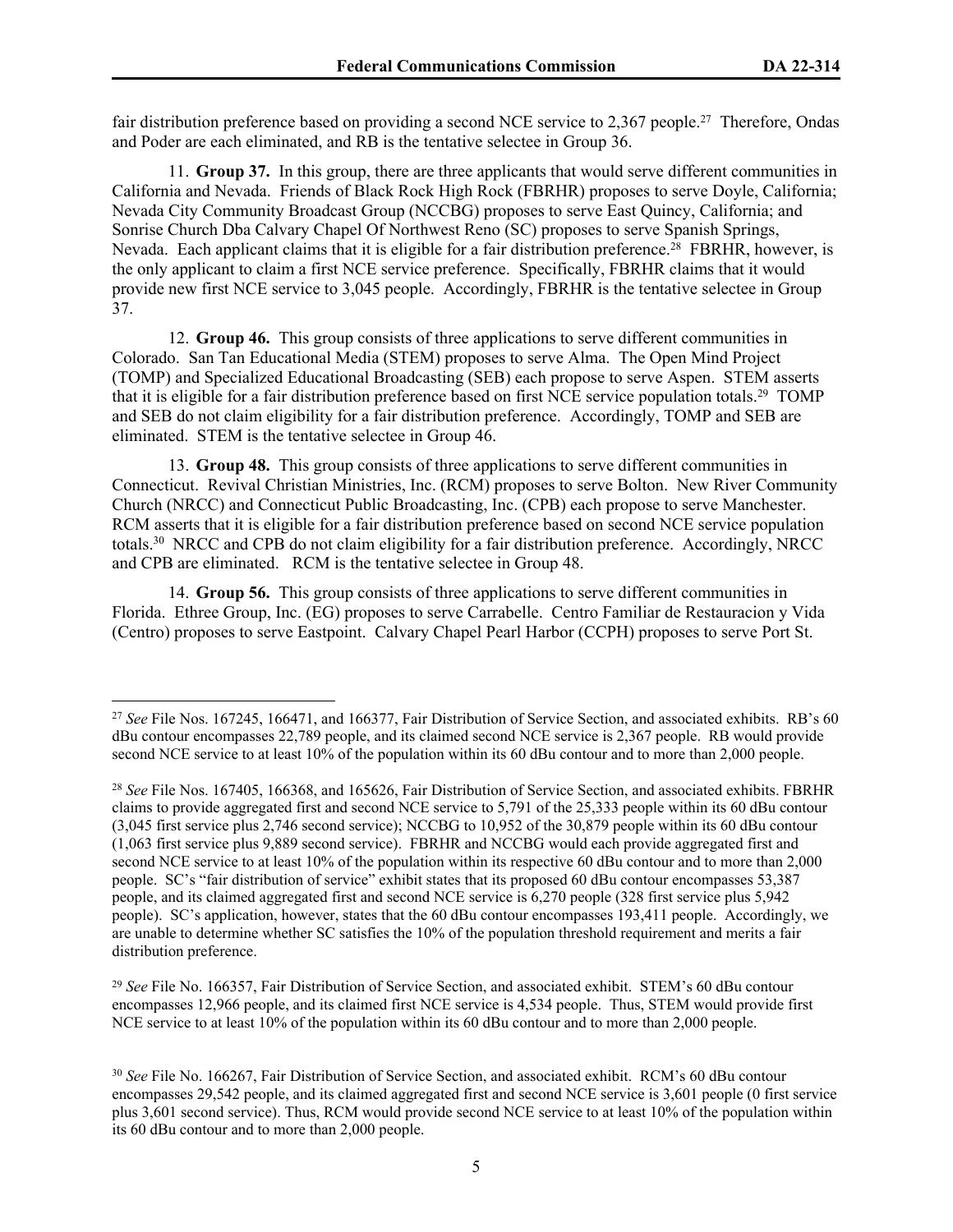Joe. EG and Centro each claim eligibility for a fair distribution preference,<sup>31</sup> and specifically, each claims that it is entitled to a first NCE service preference. CCPH does not claim eligibility for a fair distribution preference and is eliminated. EG would provide a first NCE service to 7,816 people. Centro would provide a first NCE service to 13,644 people. Because Centro would provide a first NCE service to at least 5,000 more people than EB, Centro is the tentative selectee in Group 56.

15. **Group 77.** This group consists of three applications to serve different communities in Iowa. St. Gabriel Communications (SGC) proposes to serve Carroll. Minn-Iowa Christian Broadcasting (MICB) proposes to serve Eagle Grove. Faith Lutheran Church (FLC) proposes to serve Odebolt. SGC and FLC each asserts that it is eligible for a fair distribution preference based on first NCE service population totals.<sup>32</sup> MICB does not claim eligibility for a fair distribution preference. Accordingly, MICB is eliminated. SGC would provide a first NCE service to 4,644 people. FLC would provide a first NCE service to 20,915 people. Because FLC would provide a first NCE service to at least 5,000 more people than SGC, FLC is the tentative selectee in Group 77.

16. **Group 99.** This group consists of three applications to serve different communities in Kansas. Krh Educational Foundation (KEF) and Libertad en Cristo Ministries (LCM) each propose to serve Liberal. Radio Vida Kansas, Inc. (RVK) proposes to serve Sublette. KEF asserts that it is eligible for a fair distribution preference based on second NCE service population totals.<sup>33</sup> LCM and RVK do not claim eligibility for a fair distribution preference. Accordingly, LCM and RVK are eliminated. KEF is the tentative selectee for Group 99.

17. **Group 127.** This group consists of three applications to serve different communities in Missouri and Tennessee. Crossroads Worship Center (CWC) proposes to serve Hayti, Missouri. Pure Word Communications (PWC) proposes to serve Sikeston, Missouri. Violet Fm Inc. (Violet) proposes to serve Henning, Tennessee. Each applicant claims that it is eligible for a fair distribution preference based solely on second service population totals.<sup>34</sup> CWC would provide a first or second NCE service to 24,983 people (4,491 first service plus 20,492 second service); PWC to 18,207 people (0 first service plus 18,207 second service); and Violet to 6,668 people (0 first service plus 6,668 second service). Because CWC would provide a first or second NCE service to at least 5,000 more people than PWC's next best proposal, CWC is the tentative selectee for Group 127.

18. **Group 129.** This group consists of three applications to serve different communities in Mississippi and Tennessee. Community Service Broadcasting Foundation, Inc. (Community) proposes to

<sup>33</sup> *See* File No. 167060, Fair Distribution of Service Section, and associated exhibit. KEF's 60 dBu contour encompasses 21,715 people. KEF claims that it would provide a second NCE service to all 21,715 people. Thus, KEF would provide second NCE service to 100% of the population within its 60 dBu contour and to more than 2,000 people.

<sup>&</sup>lt;sup>31</sup> *See* File Nos. 166680 and 167087, Fair Distribution of Service Section, and associated exhibits. EG's 60 dBu contour encompasses 20,688 people. EG's claimed first NCE service is 7,816 people. Centro's 60 dBu contour encompasses 17,780 people. Centro's claimed first NCE service is 13,644 people. Thus, each would provide first NCE service to at least 10% of the population within its 60 dBu contour and to more than 2,000 people.

<sup>32</sup> *See* File Nos. 167518 and 166954, Fair Distribution of Service Section, and associated exhibits. SGC's 60 dBu contour encompasses 29,967 people. SGC claims that it would provide a first NCE service to 4,644 people. FLC's 60 dBu contour encompasses 43,985 people. FLC claims that it would provide a first NCE service to 20,915 people. Thus, each would provide first NCE service to at least 10% of the population within its 60 dBu contour and to more than 2,000 people.

<sup>34</sup> *See* File Nos. 166716, 167656, and 165618, Fair Distribution of Service Section, and associated exhibits. CWC claims that it would provide aggregated first and second NCE service to 24,983 people of the 85,082 people within its 60 dBu contour; PWC to 18,207 of 55,661 people; and Violet to 6,668 of the 31,246 people within its proposed 60 dBu contour. Thus, each would provide combined first and second NCE service to at least 10% of the population within its 60 dBu contour and to more than 2,000 people.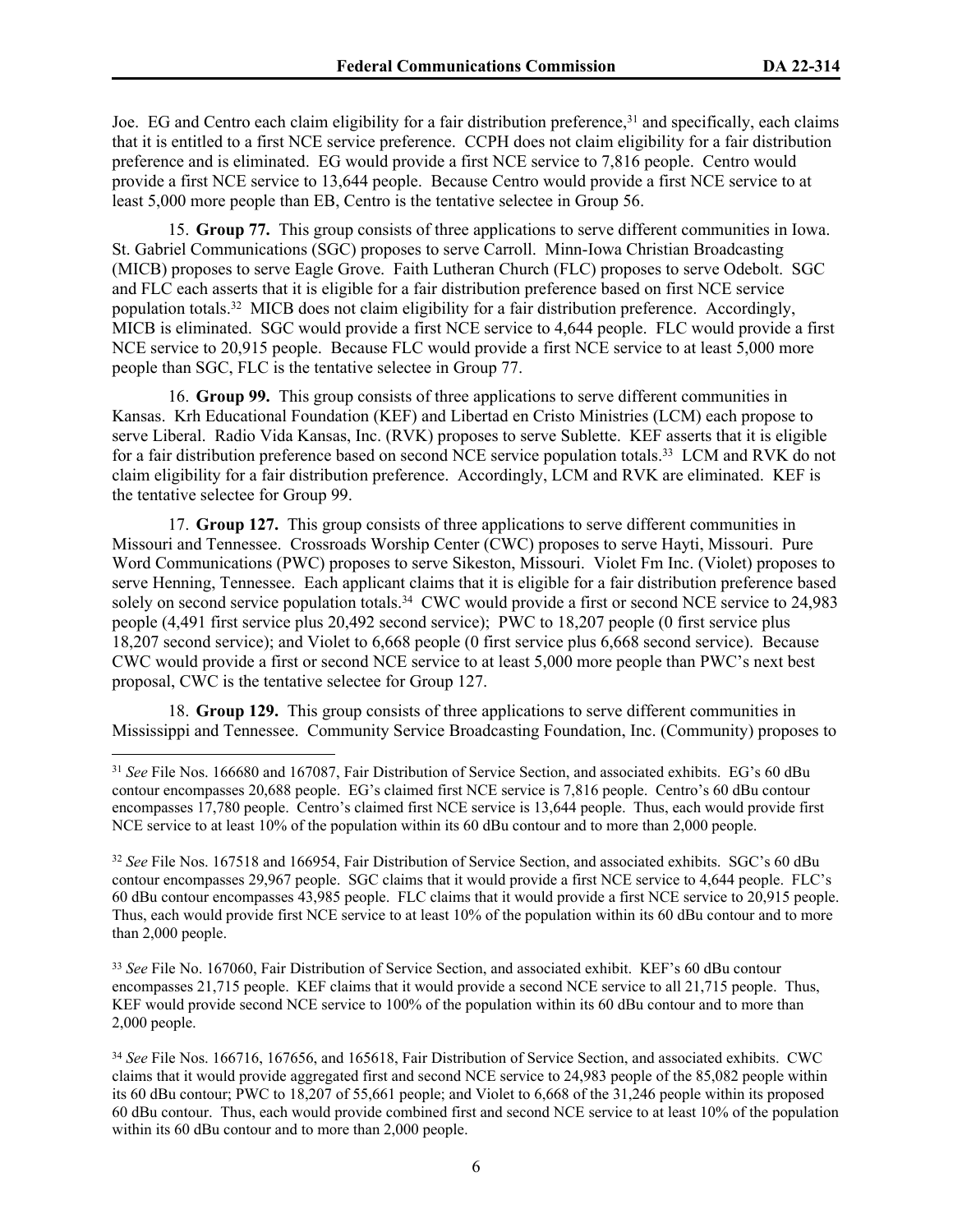serve Cleveland, Mississippi. Delta State University (Delta) proposes to serve Shelby, Mississippi. Ivory Enterprise Foundation (Ivory) proposes to serve Memphis, Tennessee. Delta claims that it is eligible for a fair distribution preference based solely on second NCE service population totals.<sup>35</sup> Community and Ivory do not claim a fair distribution preference and are, therefore, each eliminated. Delta is the tentative selectee for Group 129.

19. **Group 171.** This group consists of two applications to serve different communities in Oklahoma. Centro Familiar de Restauracion y Vida (Centro) proposes to serve Caddo. St. William Parish (SWP) proposes to serve Durant. Centro asserts that it is eligible for a fair distribution preference based on second NCE service population totals.<sup>36</sup> SWP does not claim eligibility for a fair distribution preference. Accordingly, SWP is eliminated. Centro is the tentative selectee for Group 171.

20. **Group 177.** This group consists of three applications to serve different communities in Oklahoma. Outside the Doors Ministry Foundation (Outside) proposes to serve Altus. Western Oklahoma Catholic Faith Foundation (Western) proposes to serve Elk City. Top O' Texas Educational Broadcasting Foundation, Inc. (Top) proposes to serve Sayre. Western claims that it is eligible for a fair distribution preference.<sup>37</sup> Outside and Top do not. Therefore, Outside and Top are eliminated. Western is the tentative selectee for Group 177.

21. **Group 182.** In group 182, Iglesia Casa de Milagros (ICM) and the First Baptist Church of Riverview (FBCR) each propose to serve The Dalles, Oregon, and Growing Christian Foundation (GCF) proposes to serve Centerville, Washington. GCF asserts that it is eligible for a fair distribution preference.<sup>38</sup> ICM and FBCR do not. Accordingly, ICM and FBCR are eliminated. GCF is the tentative selectee for Group 182.

22. **Group 183.** In group 183, Cascade Educational Broadcast Service (CEBS) proposes to serve Hood River, Oregon; Radio Tierra (RT) proposes to serve Bingen, Washington; and Growing Christian Foundation (GCF) proposes to serve Wishram, Washington. GCF asserts that it is eligible for a fair distribution preference.<sup>39</sup> CEBS and RT do not. Accordingly, CEBS and RT are eliminated. GCF is the tentative selectee for Group 183.

<sup>35</sup> *See* File No. 167491, Fair Distribution of Service Section, and associated exhibit. Delta's 60 dBu contour encompasses 64,892 people. Delta's claimed aggregated first and second NCE service is 20,627 people. Thus, it would provide combined first and second NCE service to at least 10% of the population within its 60 dBu contour and to more than 2,000 people.

<sup>36</sup> *See* File No. 167089, Fair Distribution of Service Section, and associated exhibits. Centro's 60 dBu contour encompasses 48,147 people. Centro claims that it would provide a first or second NCE service to 19,995 people (3,406 first service plus 16,589 second service). Thus, Centro would provide combined first and second NCE service to at least 10% of the population within its 60 dBu contour and to more than 2,000 people.

<sup>37</sup> *See* File No. 167817, Fair Distribution of Service Section, and associated exhibit. Western's 60 dBu contour encompasses 23,870 people. Western's claimed first NCE service is 6,572 people. Thus, it would provide first NCE service to at least 10% of the population within its 60 dBu contour and to more than 2,000 people.

<sup>38</sup> *See* File No. 167211, Fair Distribution of Service Section, and associated exhibit. GCF's 60 dBu contour encompasses 38,282 people. GCF's claimed combined first and second NCE service is 5,965 people (0 first service and 5,965 second service). Thus, GCF would provide a combined first and second NCE service to at least 10% of the population within its 60 dBu contour and to more than 2,000 people.

<sup>39</sup> *See* File No. 167209, Fair Distribution of Service Section, and associated exhibit. GCF's 60 dBu contour encompasses 23,461 people. GCF's claimed combined first and second NCE service is 4,587 people (477 first service and 4,110 second service). Thus, GCF would provide a combined first and second NCE service to at least 10% of the population within its 60 dBu contour and to more than 2,000 people.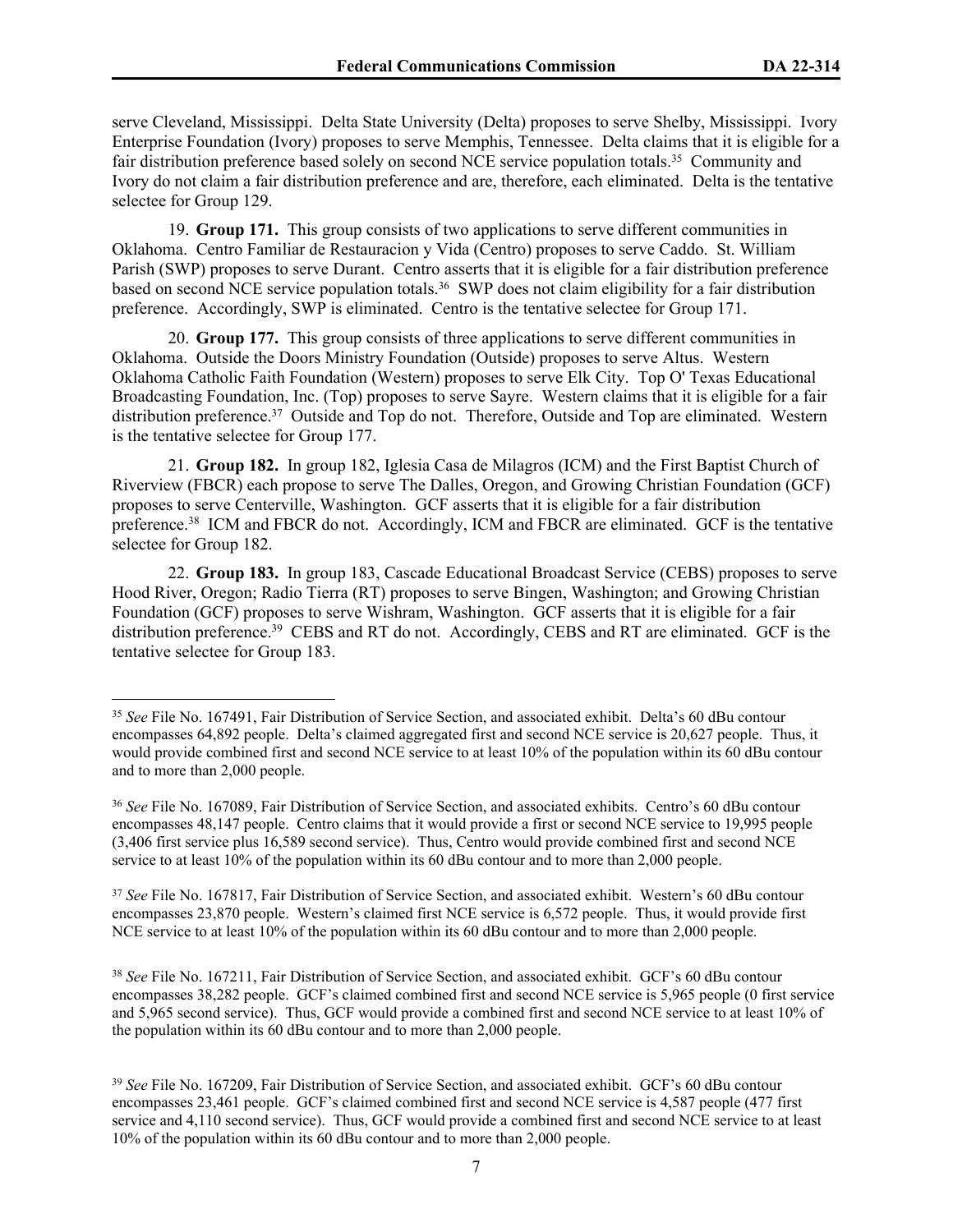23. **Group 213.** This group consists of three applications to serve different communities in Virginia. La Ft L Aumon Np (LFLAN) and Pathway Christian Academy, Inc. (PCA) each propose to serve Danville, Virginia. Solid Foundation Broadcasting Corporation (SFBC) proposes to serve Halifax, Virginia. Each applicant claims that it is eligible for a fair distribution preference.<sup>40</sup> Only SFBC, however, asserts that it is entitled to a first NCE service preference. Accordingly, LFLAN and PCA are eliminated. SFBC is the tentative selectee for Group 213.

24. **Group 214.** This group consists of three applications to serve different communities in Virginia. The Rector & Visitors of the University of Virginia (RVUV) proposes to serve Appomattox, Virginia; Farmville Seventh Day Adventist Church (FSDAC) proposes to serve Farmville, Virginia; and Calvary Chapel Pearl Harbor (CCPH) proposes to serve Flood, Virginia. RVUV and FSDAC each claim eligibility for a fair distribution preference.<sup>41</sup> CCPH does not and is eliminated. Only FSDAC asserts that it is entitled to a first NCE service preference. Accordingly, RVUV is also eliminated. FSDAC is the tentative selectee for Group 214.

25. **Group 216.** This group consists of three applications to serve different communities in Vermont. North Country Educational Radio, Dba North Country Community Radio (NCER) proposes to serve Concord, Vermont; Christian Ministries, Inc. (CM) proposes to serve Derby Center, Vermont; and Vermont Public Co. (VPC) proposes to serve St. Johnsbury, Vermont. CM and VPC each claim eligibility for a fair distribution preference.<sup>42</sup> NCER does not and is eliminated. Only CM, asserts that it is entitled to a first NCE service preference. Accordingly, VPC is also eliminated, and CM is the tentative selectee for Group 216.

## **IV. ADDITIONAL MATTERS**

26. **Acceptability Studies.** Once the Bureau identifies a tentative selectee pursuant to the fair distribution analysis, the next step is to consider whether the selectee's application has defects.<sup>43</sup> If the Bureau finds the application acceptable for filing, we announce acceptance by the release of this Order, and petitions to deny may be filed within 30 days following the release date of the Order.

27. The Bureau has studied the applications of all of the tentative selectees identified herein and determined that each application is acceptable for filing. Each of the tentative selectees identified in this Order appears to be fully qualified to become the licensee of the new NCE FM station it has proposed.

<sup>42</sup> *See* File Nos. 166822 and 166829, Fair Distribution of Service Section, and associated exhibits. CM's 60 dBu contour encompasses 7,359 people. CM's claimed first NCE service is 7,359 people. VPC's 60 dBu contour encompasses 60,075 people. VPC's claimed combined first and second NCE service is 9,955 people (0 first service and 9,955 second service). Thus, CM and VPC would each provide first or second NCE service to at least 10% of the population within its 60 dBu contour and to more than 2,000 people.

<sup>40</sup> *See* File Nos. 167347, 166378, and 165574, Fair Distribution of Service Section, and associated exhibits. LFLAN claims to provide combined first and second NCE service to 51,359 of the 104,061 people within its 60 dBu contour; PCA to 50,830 of the 101,751 people; and SFBC claims that it will provide first NCE service to 8,780 of the 69,865 people within its 60 dBu contour. Thus, LFLAN, PCA, and SFBC would each provide first or second NCE service to at least 10% of the population within its 60 dBu contour and to more than 2,000 people.

<sup>41</sup> *See* File Nos. 166185 and 166121, Fair Distribution of Service Section, and associated exhibits. RVUV's 60 dBu contour encompasses 125,379 people. RVUV's claimed combined first and second NCE service is 22,019 people (6,566 first service and 15,453 second service). FSDAC's 60 dBu contour encompasses 36,505 people. FSDAC's claimed first NCE service is 14,335 people. Thus, RVUV and FSDAC would each provide first or second NCE service to at least 10% of the population within its 60 dBu contour and to more than 2,000 people.

<sup>&</sup>lt;sup>43</sup> If a tentative selectee's application is found unacceptable for filing, it is dismissed. The applicant then has one opportunity to submit a curative amendment and a petition for reconsideration requesting reinstatement *nunc pro tunc* within 30 days, provided that the amendment is minor and does not alter the fair distribution analysis. *See* 47 CFR § 73.3522(b)(1). A tentative selectee that is unable to cure the defect is disqualified.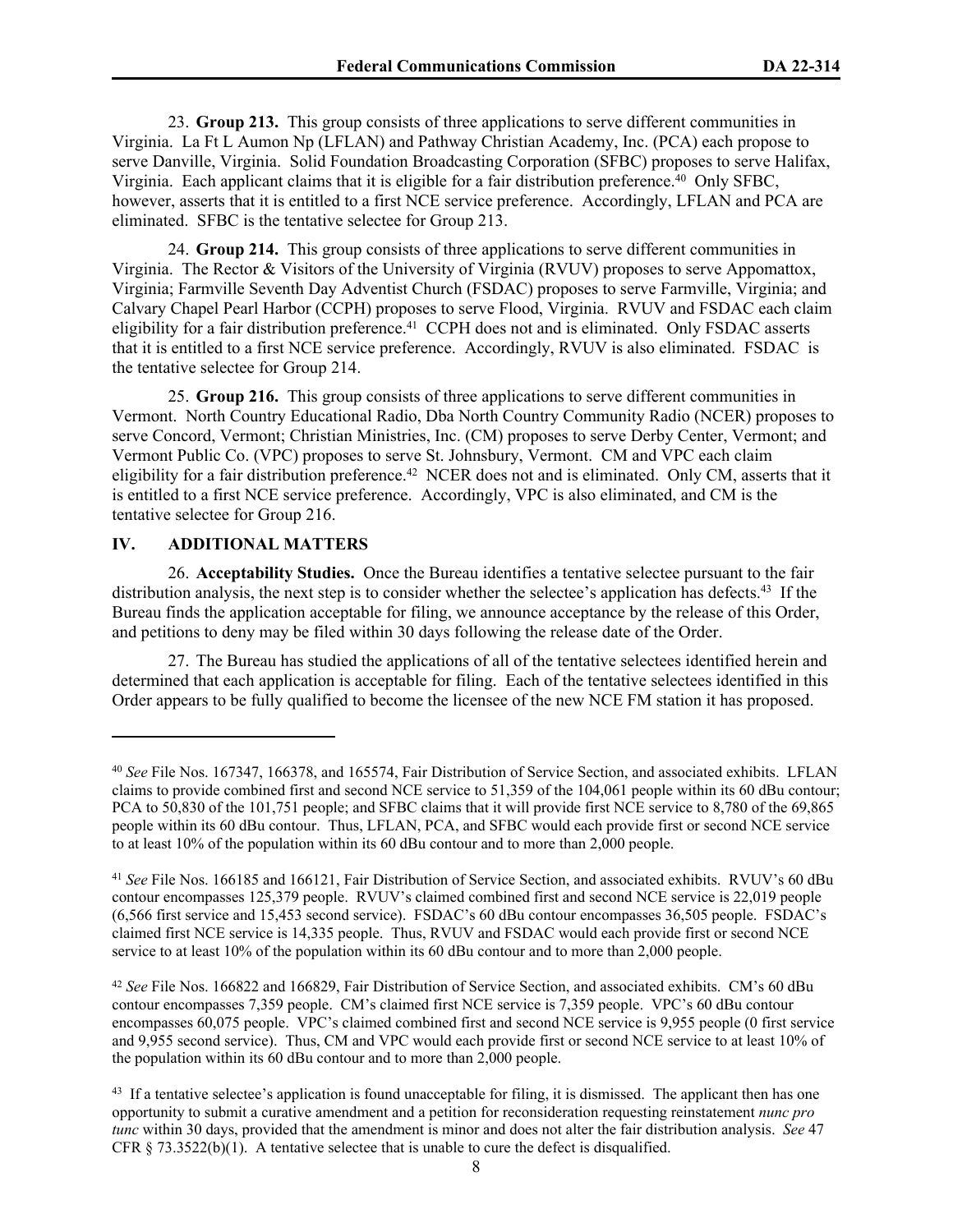We tentatively conclude that the grant of each application would serve the public interest, convenience, and necessity. It is our intention to grant each application if, after the 30-day petition to deny period has run, there is no substantial and material question concerning the grantability of the tentative selectee's application. Such determinations of grantability may, of course, involve additional matters that may impact the timing or outcome of a decision. For example, a proposal to serve an area near the United States border with Canada or Mexico cannot become ripe for grant prior to the successful completion of international coordination.

28. **Severance for Purposes of Petitions, Appeals and Finality.** We are including a provision in the ordering clauses herein that each decision involving a mutually exclusive group is to be considered distinct and separate for purposes of petitions to deny, petitions for reconsideration, review on the Commission's own motion, and appeals. The timing of any action disposing of a petition or appeal affecting a particular group will not delay the finality of our decision with respect to any other group.

## **V. ORDERING CLAUSES**

29. Accordingly, IT IS ORDERED, That each decision involving a mutually exclusive group in this *Memorandum Opinion and Order* shall be deemed a distinct and separate decision for purposes of petitions to deny, petitions for reconsideration, review on the Commission's own motion, and appeals.<sup>44</sup> If any decision in this *Memorandum Opinion and Order* is declared invalid for any reason, the remaining portions shall be severable from the invalid part and SHALL REMAIN in full force and effect to the fullest extent permitted by law.

30. **Group 22**. Accordingly, IT IS ORDERED, That the Application filed by Arizona Western College (File No. 166975) is TENTATIVELY SELECTED to be awarded a construction permit for a new NCE FM station in Quartzsite, Arizona, and its application IS ACCEPTED FOR FILING, establishing a deadline thirty (30) days hereafter for the filing of petitions to deny. If, after the petition to deny period has run, there is no substantial and material question concerning the grantability of the tentative selectee's application, we intend, by public notice, TO DISMISS the mutually exclusive applications of Remante Broadcasting Network (File No. 167392) and The Association for Community Education, Inc. (File No. 167307), and TO GRANT the application of Arizona Western College (File No. 166975) CONDITIONED UPON that selectee's compliance with Section 73.7002(c) of the Commission's Rules, 47 CFR § 73.7002(c), which sets forth a four-year period of on-air operations substantially as proposed.

31. **Group 25.** Accordingly, IT IS ORDERED, That the Application filed by Good News Broadcasting Network, Inc. (File No. 167852) is TENTATIVELY SELECTED to be awarded a construction permit for a new NCE FM station in Pinon, Arizona, and its application IS ACCEPTED FOR FILING, establishing a deadline thirty (30) days hereafter for the filing of petitions to deny. If, after the petition to deny period has run, there is no substantial and material question concerning the grantability of the tentative selectee's application, we intend, by public notice, TO DISMISS the mutually exclusive applications of Indian Country Grassroots Support (File No. 166945) and Crownpoint Baptist Church (File No. 167332), and TO GRANT the application of Good News Broadcasting Network, Inc. (File No. 167852) CONDITIONED UPON that selectee's compliance with Section 73.7002(c) of the Commission's Rules, 47 CFR § 73.7002(c), which sets forth a four-year period of on-air operations substantially as proposed.

32. **Group 36.** Accordingly, IT IS ORDERED, That the Application filed by Radio Bilingue, Inc. (File No. 166377) is TENTATIVELY SELECTED to be awarded a construction permit for a new NCE FM station in San Miguel, California, and its application IS ACCEPTED FOR FILING, establishing a deadline thirty (30) days hereafter for the filing of petitions to deny. If, after the petition to deny period

<sup>44</sup> *See* 5 U.S.C. §§ 702, 704, 706; 47 U.S.C. §§ 309(d), 402(b), 405; 47 CFR §§ 1.106-08, 1.120, 73.7004. In cases that involve separate mutually exclusive groups but present common issues, the petitions or appeals may be filed jointly or may be consolidated at the discretion of the Commission or the court. *See, e.g.,* FED. R. APP. P. 3(b).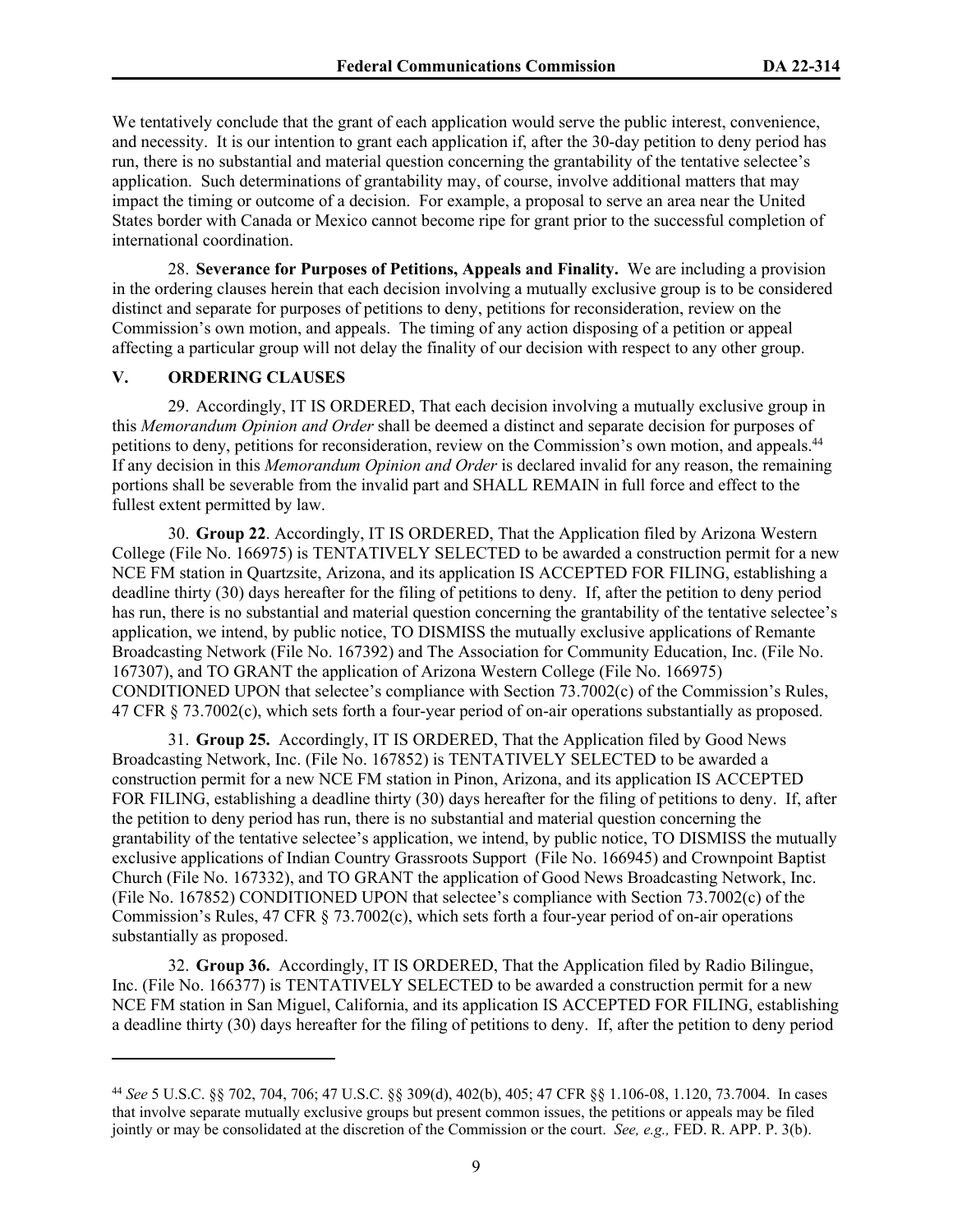has run, there is no substantial and material question concerning the grantability of the tentative selectee's application, we intend, by public notice, TO DISMISS the mutually exclusive applications of Ondas De Vida, Inc. (File No. 167245) and Poder De Dios Centro Familiar, Inc. (File No. 166471), and TO GRANT the application of Radio Bilingue, Inc. (File No. 166377) CONDITIONED UPON that selectee's compliance with Section 73.7002(c) of the Commission's Rules, 47 CFR § 73.7002(c), which sets forth a four-year period of on-air operations substantially as proposed.

33. **Group 37.** Accordingly, IT IS ORDERED, That the Application filed by Friends of Black Rock High Rock (File No. 167405) is TENTATIVELY SELECTED to be awarded a construction permit for a new NCE FM station in Doyle, California, and its application IS ACCEPTED FOR FILING, establishing a deadline thirty (30) days hereafter for the filing of petitions to deny. If, after the petition to deny period has run, there is no substantial and material question concerning the grantability of the tentative selectee's application, we intend, by public notice, TO DISMISS the mutually exclusive applications of Nevada City Community Broadcast Group (File No. 166368) and Sonrise Church Dba Calvary Chapel of Northwest Reno (File No. 165626), and TO GRANT the application of Friends of Black Rock High Rock (File No. 167405) CONDITIONED UPON that selectee's compliance with Section 73.7002(c) of the Commission's rules, 47 CFR § 73.7002(c), which sets forth a four-year period of on-air operations substantially as proposed.

34. **Group 46.** Accordingly, IT IS ORDERED, That the Application filed by San Tan Educational Media (File No. 166357) is TENTATIVELY SELECTED to be awarded a construction permit for a new NCE FM station in Alma, Colorado, and its application IS ACCEPTED FOR FILING, establishing a deadline thirty (30) days hereafter for the filing of petitions to deny. If, after the petition to deny period has run, there is no substantial and material question concerning the grantability of the tentative selectee's application, we intend, by public notice, TO DISMISS the mutually exclusive applications of the Open Mind Project (File No. 167830) and Specialized Educational Broadcasting (File No. 166816), and TO GRANT the application of San Tan Educational Media (File No. 166357) CONDITIONED UPON that selectee's compliance with section  $73.7002(c)$  of the Commission's rules, 47 CFR § 73.7002(c), which sets forth a four-year period of on-air operations substantially as proposed.

35. **Group 48.** Accordingly, IT IS ORDERED, That the Application filed by Revival Christian Ministries, Inc. (File No. 166267) is TENTATIVELY SELECTED to be awarded a construction permit for a new NCE FM station in Bolton, Connecticut, and its application IS ACCEPTED FOR FILING, establishing a deadline thirty (30) days hereafter for the filing of petitions to deny. If, after the petition to deny period has run, there is no substantial and material question concerning the grantability of the tentative selectee's application, we intend, by public notice, TO DISMISS the mutually exclusive applications of New River Community Church (File No. 167390) and Connecticut Public Broadcasting, Inc. (File No. 166861), and TO GRANT the application of Revival Christian Ministries, Inc. (File No. 166267) CONDITIONED UPON that selectee's compliance with section 73.7002(c) of the Commission's rules, 47 CFR § 73.7002(c), which sets forth a four-year period of on-air operations substantially as proposed.

36. **Group 56.** Accordingly, IT IS ORDERED, That the Application filed by Centro Familiar de Restauracion y Vida (File No. 167087) is TENTATIVELY SELECTED to be awarded a construction permit for a new NCE FM station in Eastpoint, Florida, and its application IS ACCEPTED FOR FILING, establishing a deadline thirty (30) days hereafter for the filing of petitions to deny. If, after the petition to deny period has run, there is no substantial and material question concerning the grantability of the tentative selectee's application, we intend, by public notice, TO DISMISS the mutually exclusive applications of Ethree Group, Inc. (File No. 166680) and Calvary Chapel Pearl Harbor (File No. 167424), and TO GRANT the application of Centro Familiar de Restauracion y Vida (File No. 167087) CONDITIONED UPON that selectee's compliance with section 73.7002(c) of the Commission's rules, 47 CFR § 73.7002(c), which sets forth a four-year period of on-air operations substantially as proposed.

37. **Group 77.** Accordingly, IT IS ORDERED, That the Application filed by Faith Lutheran Church (File No. 166954) is TENTATIVELY SELECTED to be awarded a construction permit for a new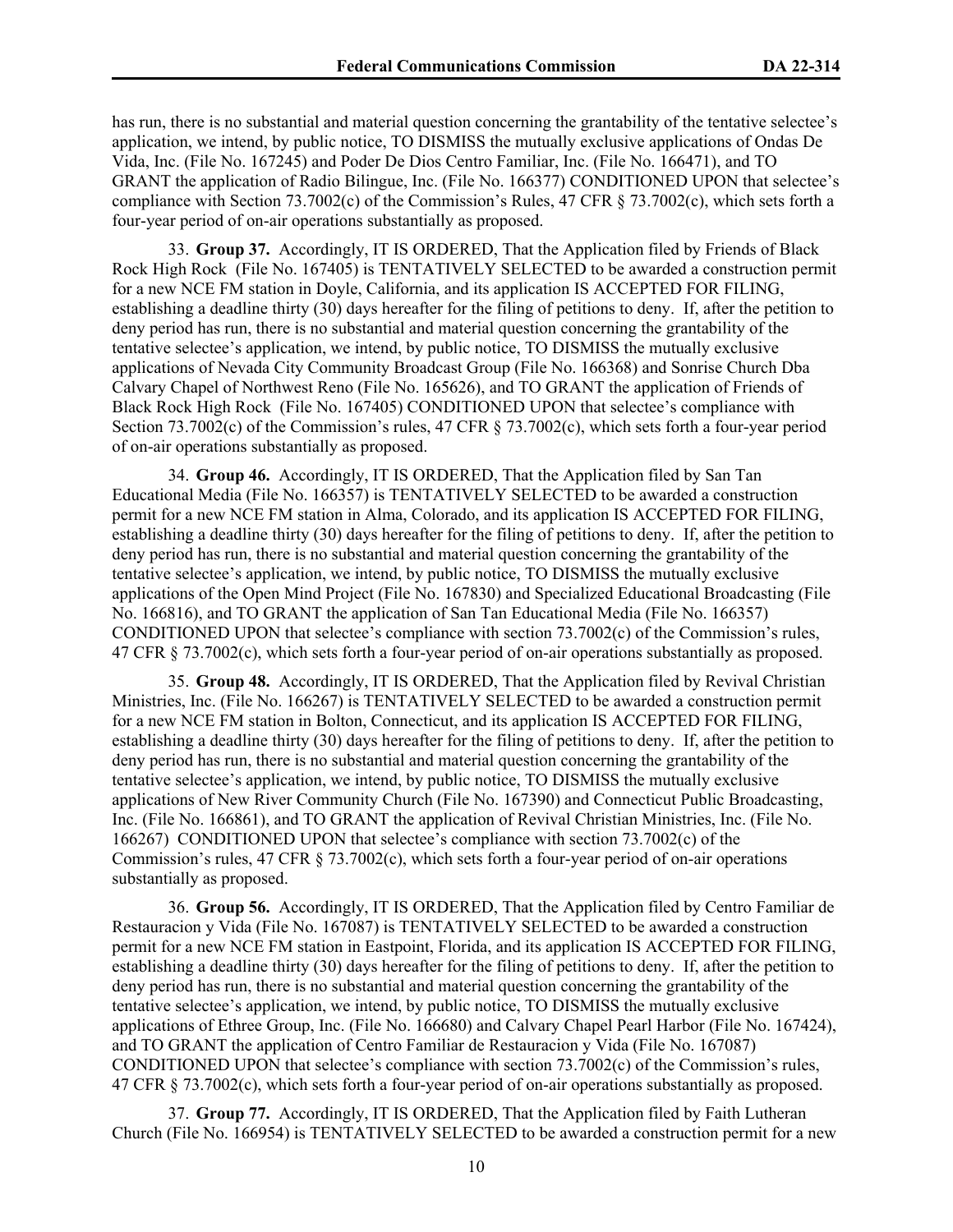NCE FM station in Odebolt, Iowa, and its application IS ACCEPTED FOR FILING, establishing a deadline thirty (30) days hereafter for the filing of petitions to deny. If, after the petition to deny period has run, there is no substantial and material question concerning the grantability of the tentative selectee's application, we intend, by public notice, TO DISMISS the mutually exclusive applications of St. Gabriel Communications (File No. 167518) and Minn-Iowa Christian Broadcasting (File No. 165765), and TO GRANT the application of Faith Lutheran Church (File No. 166954) CONDITIONED UPON that selectee's compliance with section 73.7002(c) of the Commission's rules, 47 CFR § 73.7002(c), which sets forth a four-year period of on-air operations substantially as proposed.

38. **Group 99.** Accordingly, IT IS ORDERED, That the Application filed by Krh Educational Foundation (File No. 167060) is TENTATIVELY SELECTED to be awarded a construction permit for a new NCE FM station in Liberal, Kansas, and its application IS ACCEPTED FOR FILING, establishing a deadline thirty (30) days hereafter for the filing of petitions to deny. If, after the petition to deny period has run, there is no substantial and material question concerning the grantability of the tentative selectee's application, we intend, by public notice, TO DISMISS the mutually exclusive applications of Libertad en Cristo Ministries (File No. 166651) and Radio Vida Kansas, Inc. (File No. 167183), and TO GRANT the application of Krh Educational Foundation (File No. 167060) CONDITIONED UPON that selectee's compliance with section 73.7002(c) of the Commission's rules, 47 CFR § 73.7002(c), which sets forth a four-year period of on-air operations substantially as proposed.

39. **Group 127.** Accordingly, IT IS ORDERED, That the Application filed by Crossroads Worship Center (File No. 166716) is TENTATIVELY SELECTED to be awarded a construction permit for a new NCE FM station in Hayti, Missouri, and its application IS ACCEPTED FOR FILING, establishing a deadline thirty (30) days hereafter for the filing of petitions to deny. If, after the petition to deny period has run, there is no substantial and material question concerning the grantability of the tentative selectee's application, we intend, by public notice, TO DISMISS the mutually exclusive applications of Pure Word Communications (File No. 167656) and Violet Fm Inc. (File No. 165618), and TO GRANT the application of Crossroads Worship Center (File No. 166716) CONDITIONED UPON that selectee's compliance with section 73.7002(c) of the Commission's rules, 47 CFR § 73.7002(c), which sets forth a four-year period of on-air operations substantially as proposed.

40. **Group 129.** Accordingly, IT IS ORDERED, That the Application filed by Delta State University (File No. 167491) is TENTATIVELY SELECTED to be awarded a construction permit for a new NCE FM station in Shelby, Mississippi, and its application IS ACCEPTED FOR FILING, establishing a deadline thirty (30) days hereafter for the filing of petitions to deny. If, after the petition to deny period has run, there is no substantial and material question concerning the grantability of the tentative selectee's application, we intend, by public notice, TO DISMISS the mutually exclusive applications of Community Service Broadcasting Foundation, Inc. (File No. 167376) and Ivory Enterprise Foundation (File No. 166755), and TO GRANT the application of Delta State University (File No. 167491) CONDITIONED UPON that selectee's compliance with section 73.7002(c) of the Commission's rules, 47 CFR § 73.7002(c), which sets forth a four-year period of on-air operations substantially as proposed.

41. **Group 171.** Accordingly, IT IS ORDERED, That the Application filed by Centro Familiar de Restauracion y Vida (File No. 167089) is TENTATIVELY SELECTED to be awarded a construction permit for a new NCE FM station in Caddo, Oklahoma, and its application IS ACCEPTED FOR FILING, establishing a deadline thirty (30) days hereafter for the filing of petitions to deny. If, after the petition to deny period has run, there is no substantial and material question concerning the grantability of the tentative selectee's application, we intend, by public notice, TO DISMISS the mutually exclusive application of St. William Parish (File No. 167815), and TO GRANT the application of Centro Familiar de Restauracion y Vida (File No. 167089) CONDITIONED UPON that selectee's compliance with section 73.7002(c) of the Commission's rules, 47 CFR § 73.7002(c), which sets forth a four-year period of on-air operations substantially as proposed.

42. **Group 177.** Accordingly, IT IS ORDERED, That the Application filed by Western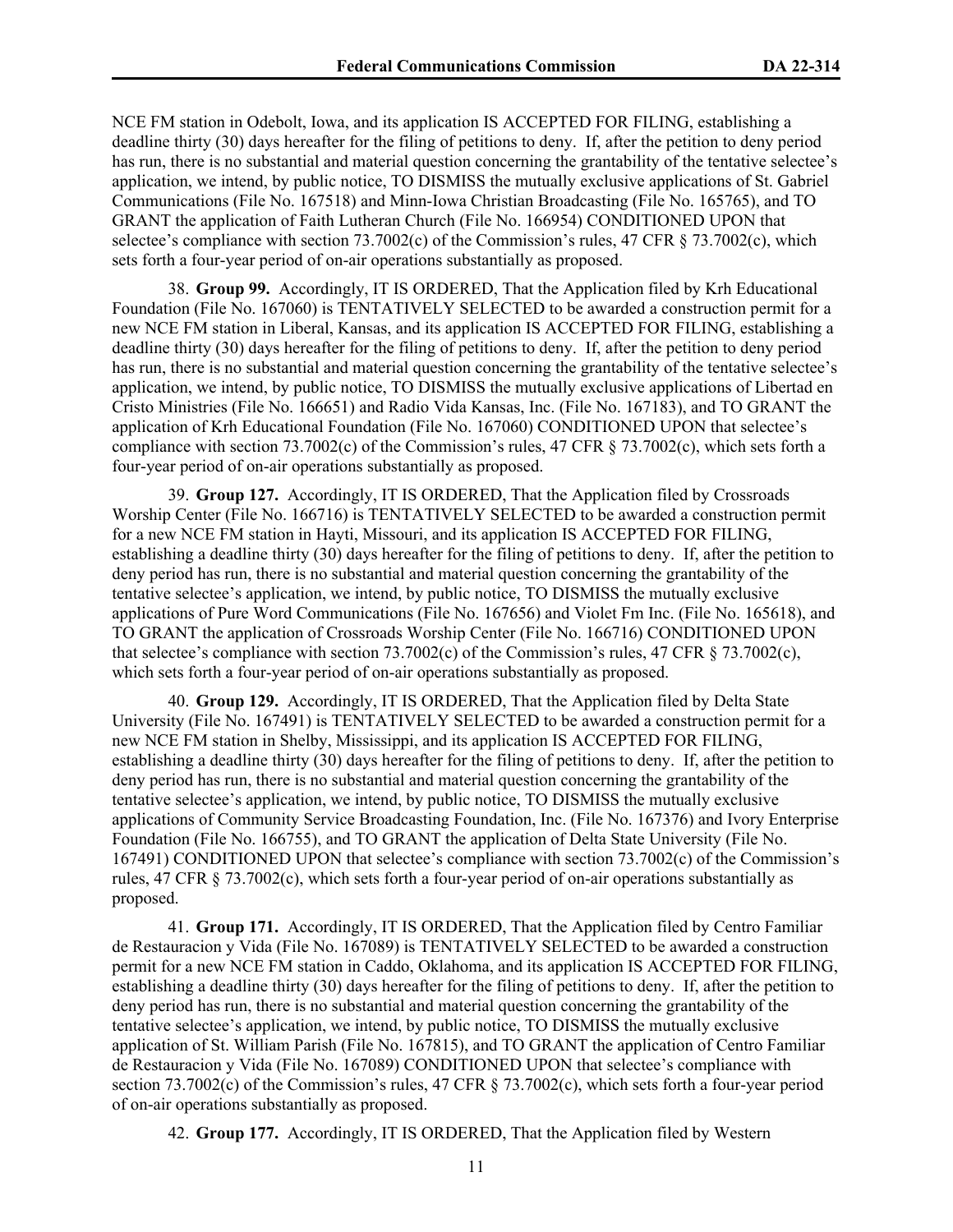Oklahoma Catholic Faith Foundation (File No. 167817) is TENTATIVELY SELECTED to be awarded a construction permit for a new NCE FM station in Elk City, Oklahoma, and its application IS ACCEPTED FOR FILING, establishing a deadline thirty (30) days hereafter for the filing of petitions to deny. If, after the petition to deny period has run, there is no substantial and material question concerning the grantability of the tentative selectee's application, we intend, by public notice, TO DISMISS the mutually exclusive applications of Outside the Doors Ministry Foundation (File No. 167013) and Top O' Texas Educational Broadcasting Foundation, Inc. (File No. 166005), and TO GRANT the application of Western Oklahoma Catholic Faith Foundation (File No. 167817) CONDITIONED UPON that selectee's compliance with section 73.7002(c) of the Commission's rules, 47 CFR § 73.7002(c), which sets forth a four-year period of on-air operations substantially as proposed.

43. **Group 182.** Accordingly, IT IS ORDERED, that the Application filed by Growing Christian Foundation (File No. 167211) is TENTATIVELY SELECTED to be awarded a construction permit for a new NCE FM station in Centerville, Washington, and its application IS ACCEPTED FOR FILING, establishing a deadline thirty (30) days hereafter for the filing of petitions to deny. If, after the petition to deny period has run, there is no substantial and material question concerning the grantability of the tentative selectee's application, we intend, by public notice, TO DISMISS the mutually exclusive applications of Iglesia Casa de Milagros (File No. 167609) and the First Baptist Church of Riverview (File No. 167601), and TO GRANT the application of Growing Christian Foundation (File No. 167211) CONDITIONED UPON that selectee's compliance with section 73.7002(c) of the Commission's rules, 47 CFR § 73.7002(c), which sets forth a four-year period of on-air operations substantially as proposed.

44. **Group 183.** Accordingly, IT IS ORDERED, that the Application filed by Growing Christian Foundation (File No. 167209) is TENTATIVELY SELECTED to be awarded a construction permit for a new NCE FM station in Wishram, Washington, and its application IS ACCEPTED FOR FILING, establishing a deadline thirty (30) days hereafter for the filing of petitions to deny. If, after the petition to deny period has run, there is no substantial and material question concerning the grantability of the tentative selectee's application, we intend, by public notice, TO DISMISS the mutually exclusive applications of Cascade Educational Broadcast Service (File No. 167064) and Radio Tierra (File No. 166634), and TO GRANT the application of Growing Christian Foundation (File No. 167209) CONDITIONED UPON that selectee's compliance with section 73.7002(c) of the Commission's rules, 47 CFR § 73.7002(c), which sets forth a four-year period of on-air operations substantially as proposed.

45. **Group 213.** Accordingly, IT IS ORDERED, that the Application filed by Solid Foundation Broadcasting Corporation (File No. 165574) is TENTATIVELY SELECTED to be awarded a construction permit for a new NCE FM station in Halifax, Virginia, and its application IS ACCEPTED FOR FILING, establishing a deadline thirty (30) days hereafter for the filing of petitions to deny. If, after the petition to deny period has run, there is no substantial and material question concerning the grantability of the tentative selectee's application, we intend, by public notice, TO DISMISS the mutually exclusive applications of La Ft L Aumon Np (File No. 167347) and Pathway Christian Academy, Inc. (File No. 166378), and TO GRANT the application of Solid Foundation Broadcasting Corporation (File No. 165574) CONDITIONED UPON that selectee's compliance with section 73.7002(c) of the Commission's rules, 47 CFR § 73.7002(c), which sets forth a four-year period of on-air operations substantially as proposed.

46. **Group 214.** Accordingly, IT IS ORDERED, that the Application filed by Farmville Seventh Day Adventist Church (File No. 166121) is TENTATIVELY SELECTED to be awarded a construction permit for a new NCE FM station in Farmville, Virginia, and its application IS ACCEPTED FOR FILING, establishing a deadline thirty (30) days hereafter for the filing of petitions to deny. If, after the petition to deny period has run, there is no substantial and material question concerning the grantability of the tentative selectee's application, we intend, by public notice, TO DISMISS the mutually exclusive applications of The Rector & Visitors of the University of Virginia (File No. 166185) and Calvary Chapel Pearl Harbor (File No. 167393), and TO GRANT the application of Farmville Seventh Day Adventist Church (File No. 166121) CONDITIONED UPON that selectee's compliance with section 73.7002(c) of the Commission's rules, 47 CFR § 73.7002(c), which sets forth a four-year period of on-air operations